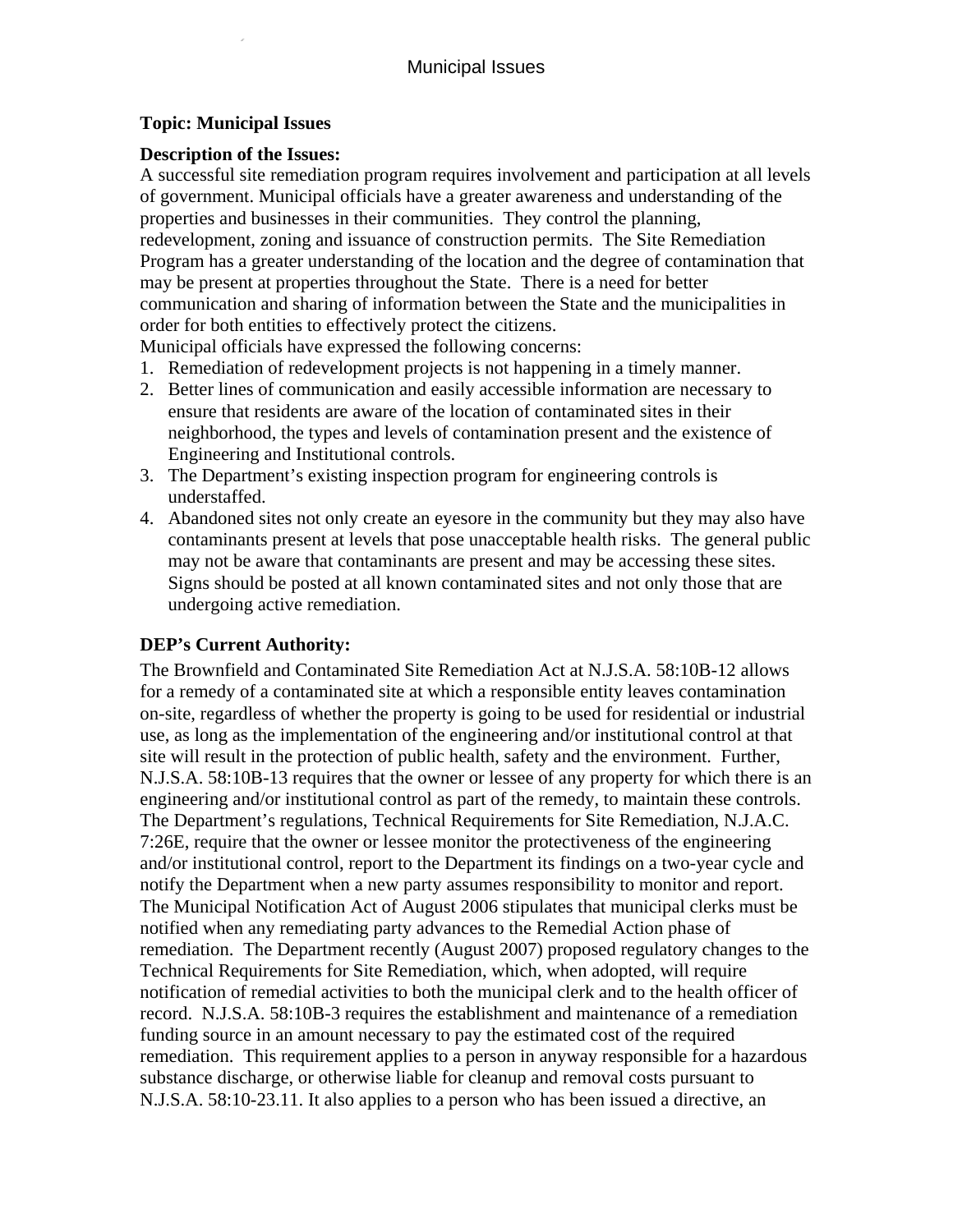administrative consent order, or a person that has been ordered by a court to clean up and remove a hazardous substance discharge. The person responsible for performing the remediation may use the funding source to pay for the actual cost of the remediation. The Department may not require any other financial assurance.

#### **Background:**

The Department recognizes that current resources and business processes do not allow for sites to move through the remedial process as quickly as many would like. The Department cannot make all redevelopment sites the highest priority; even those deemed "the most important" by local government officials. The Department currently prioritizes the use of its resources based on the existence of immediate environmental concerns, health risks, ecological concerns and redevelopment potential and benefit to economic growth. These sites include those in designated Brownfield Development Areas (BDAs); "portfield" cases and other major redevelopment projects that are deemed significant based on economic growth opportunities. The Department is developing a GIS-based remedial priority system. This will be a dynamic relative ranking system that will take into account both conditions at and surrounding a site. For example, if the conditions around the site include high population density, potable water sources (surface or groundwater) or sensitive environmental conditions the site would score higher; on-site conditions will include such aspects as contaminant concentration and location. The system will assist the Department in allocating its resources to the highest risk sites.

Many of the redevelopment projects that local officials would like expedited are not ready for construction as they do not have other critical local and State approvals, or are not yet financed. For example, some projects may have outstanding issues related to potable water or wastewater capacity, or may be constrained by land use issues such as impacts to wetlands or threatened or endangered species habitat. As such, local officials and developers have complained that their redevelopment projects have not moved forward and local economic growth is stifled. It is perceived that political pressure is the only option available to receive "expedited Departmental review." In recognition of the need to dedicate resources to economically significant projects as well as high priority environmental/public health projects, the Department has developed a project "readiness checklist" that will be used in the near future to gauge the redevelopment potential of projects based on a number of factors.

Many state regulations require notification of the Department's actions (issuance of permits, remedial activities) or decisions to municipalities through the municipal clerks or health officers, but not a mayor's office. As such, a mayor's office may not receive information directly or in a timely manner. Mayors may not be fully aware of all site remediation activities in their municipality yet their constituents' expectations are that they are fully knowledgeable. The Department has addressed this issue through various mechanisms. A recent rule proposal requires a person conducting a remediation of a contaminated site to post a sign or send a notification to local officials and the public, including the owners and tenants of properties located within 200 feet of the site's boundary. The Department is also conducting Mayors' Roundtables on a regular basis. These meetings are an opportunity for the mayors to obtain appropriate and relevant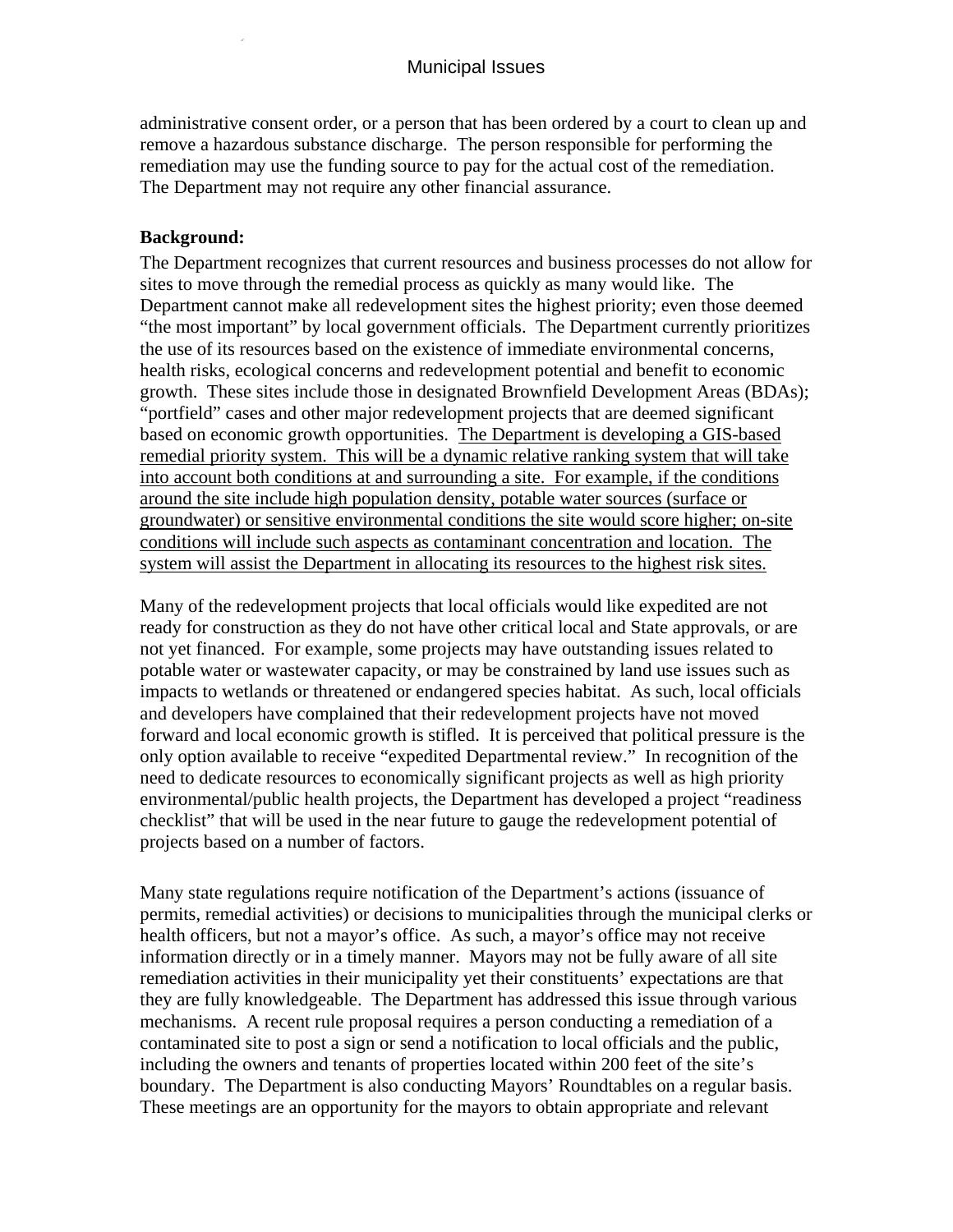information about the Site Remediation Program and how it relates to their municipalities and development plans. It also provides an opportunity for the mayors to meet directly with program managers. To further provide timely information, the Department continues to develop its website. Current information on sites can be obtained through the Department's on-line Data Miner Reports; these reports contain information such as the location of known contaminated sites. It contains information on which cases received a No Further Action (NFA) or completed status, and which sites have restricted uses such as groundwater classification exception areas (CEA); and deed notices (engineering/institutional controls) are also readily available. Some municipalities have found these tools to be very helpful and as such, have provided links to the SRP website from their municipal website. The Department recognizes that there are still limitations to the type of information available to the public. For example, it is not possible at this time to access site-specific contaminant data. The Department, however, intends to address limitations through the development of a computer based repository know as "COMPASS" which is Comprehensive Organizational Monitoring Program and Assessment Support System, and by requiring the submittal of electronic information.

Because of the limited resources, the Department inspects properties with known restrictions no more than once every five years. Because the Department standards are based on chronic exposure and assume 30 years of inhalation or ingestion over a 70 year lifetime, short term breaches to engineering controls should not result in unacceptable chronic exposure risk. However, the party responsible for ensuring the engineering controls should still be inspecting the control and certifying to the Department on a two year basis regardless of the Department's schedule.

There is no requirement to notify the Department when a property that has not undergone a permanent remedy and/or is under long-term monitoring and maintenance changes use from industrial to residential. Although there is a regulatory requirement to notify the Department when a property changes ownership, compliance is weak. Sites are subject to Department imposed deed restrictions when they have 1) engineering controls; 2) have been remediated to restricted standards; or 3) have contaminants above drinking water standards. The degree to which new owners have been notified or understand the restrictions placed on the property is questionable. Property owners could, through any construction activity unknowingly disrupt an engineering control or through the installation of a well create the potential for exposure to contamination. If tenants or property owners are unaware of restrictions they may plant vegetables for consumption, and thus potentially be exposed to health risks if the vegetables have been planted in an area that may still contain some level of contamination. It is also possible for vapor intrusion problems to occur if engineering controls are not properly maintained.

Developers or property owners are not required to disclose to the Department or the local government that they are building on a known contaminated site or a site with a conditional NFA. Without this requirement, the possibility exists that known contaminated sites are being developed without proper remediation or that engineering controls on sites with conditional NFAs are being compromised. The potential therefore exists for individuals to be unknowingly exposed to contamination. Further, there are no requirements mandating that a developer come to the Department for oversight of a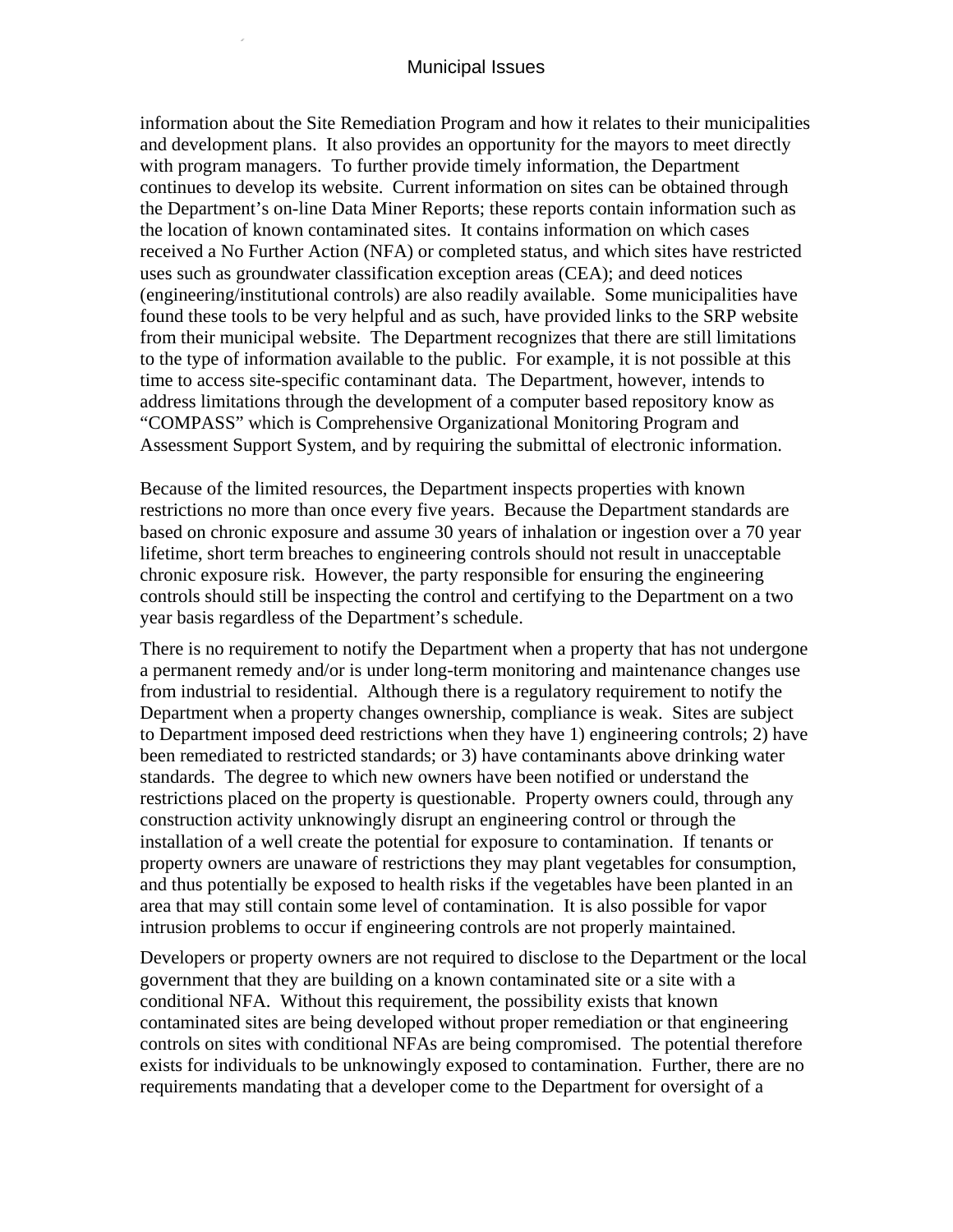cleanup. Developers may choose to enter into the voluntary cleanup program or be compelled to do so when required by a financial institution.

There are abandoned or "warehoused" sites in economically depressed neighborhoods that are not being addressed because there is no viable responsible party, there is no current development interest and there is no immediate environmental concerns (IEC) condition for the Department to address. Although the Department does use public funds to address IECs such as contaminated drinking water, vapor intrusion and high levels of soil contamination when no viable responsible party exists, staffing and funding resources are not available to remediate all abandoned sites. Without fencing or signage, the public may be unknowingly accessing contaminated sites. Municipalities do have the ability to access HDSRF funding to perform investigations at these sites so as to characterize and market them, but many do not take advantage of these funds.

#### **Stakeholder Comments:**

Timeliness of remediations – In order to expedite the Department's review of redevelopment projects, numerous stakeholders, felt developers could pay an impact fee or other type of fee to help move projects through the system more quickly. These fees could be escrowed for use by the Department to pay for new staff dedicated to prioritized redevelopment sites and/or be used by local agencies to pay for inspecting or maintaining engineering controls. Utilization of local resources, increased Departmental staffing, CEHA agencies or Licensed Site Professionals to review critical redevelopment projects were other options discussed. (More detailed discussion can be found in other white papers.)

A stakeholder recommended that if a project in a Brownfield Development Area is prioritized by the site remediation program for expedited review, that it also be prioritized by all other department programs. Any other necessary state approvals or permits for the project should be treated in the same manner. Another recommendation was that project reviews be expedited when remediation did not rely on engineering or institutional controls or the person conducting the remediation agreed to clean up to a more stringent level of remediation than that required by law.

Notification of Engineering and Institutional Controls - Stakeholders suggested the Department create a website/database for municipal officials, local residents, developers and construction and utility contractors to access information about engineering controls and institutional controls (ECICs) at sites. The information on the website could include the date the cap was installed, construction details, the level and types of contaminants under the cap, and who is responsible for maintaining the cap. It was also suggested that there was an opportunity to involve local health officers through the County Environmental Health Act to assist the Department inspection and enforcement actions, or include environmental commissions in audits of capped sites. Further additional funding could be made available to support new Department inspectors. It was felt that the public would have a greater confidence in the effectiveness of ECICs with increased inspections and readily available information.

Other recommendations involved local controls. For example, the BOCA (Building Officers and Code Administrators) codes could be changed to include vapor barriers to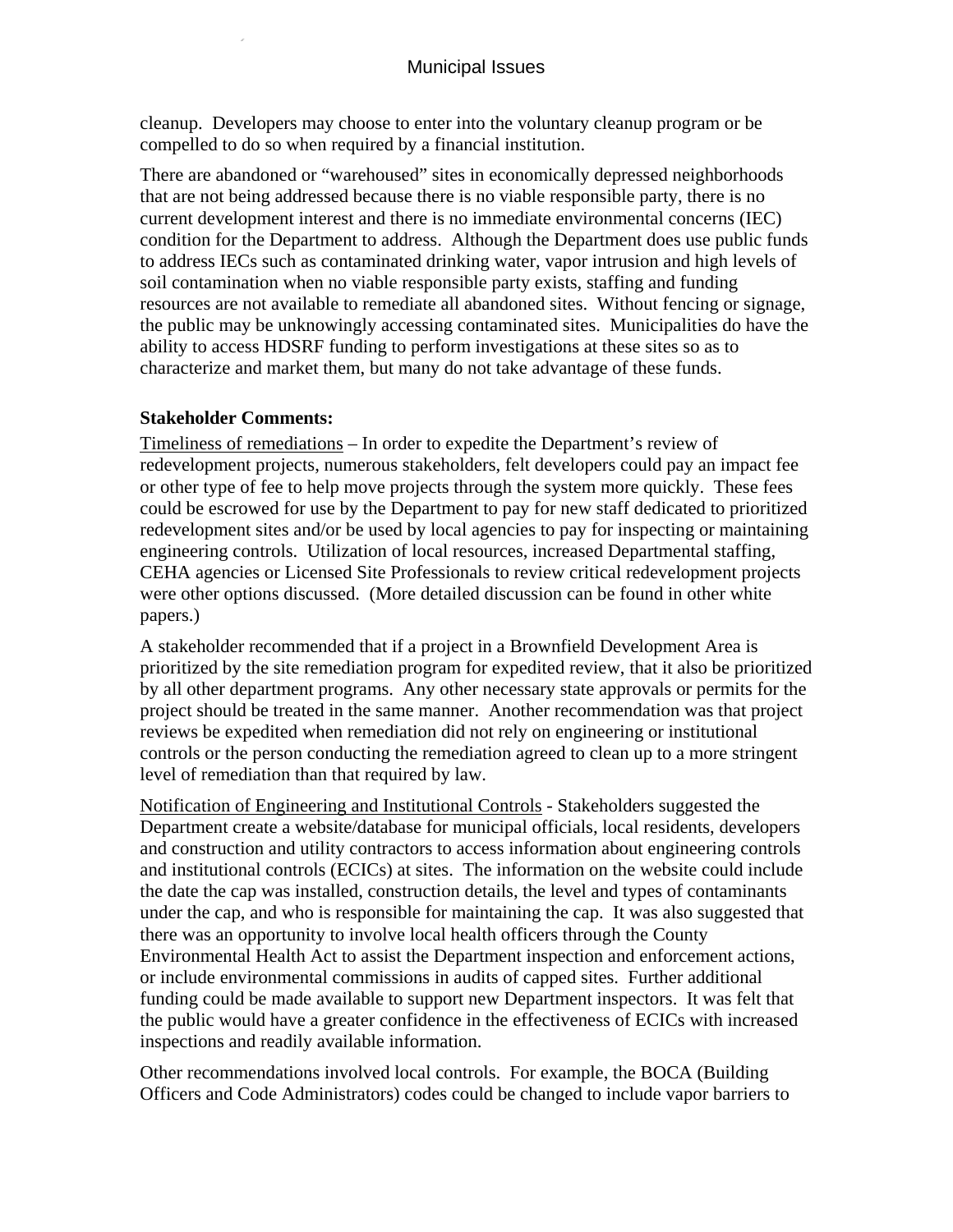eliminate any potential future vapor intrusion situations. Another was to involve code officials through a revision of the UCC F100-1 Construction Permit Application Requirements by adding a deed restriction query to their standard form governing local construction approvals. A third recommendation was to require the Construction Code Official's approval for any change of use of a property.

It was noted that legislation could require real estate transactions to disclose deed restrictions prior to sale rather than rely on title searches or attorney reviews, where there was a possibility for a deed restriction to be overlooked. A title search verifies ownership and existing liens against a property. Attorney reviews generally focuses on the contracts pertaining to the sale, rather than deed restrictions. An additional disclosure item in real estate transactions could serve to protect buyers and ensure compliance with deed restrictions.

It was also suggested that the Municipal Land Use Law could be amended to require an analysis of historic use of sites when seeking zoning or planning board approvals. This could include a review of Department records when local development applications are made, including a zoning change from industrial to residential, or a more direct disclosure obligation by conducting of an Environmental Impact Statement..

Another suggestion was to seek community input when remediation of a site includes an engineering or institutional control so that local concerns are incorporated into the cleanup decision. Some stakeholders believed that community involvement should not be limited to those sites with engineering and institutional controls, but that it is important to provide financial resources so that community groups could perform a proper technical review, perhaps through the hiring of an independent consultant.

It was suggested that the Department institute a new permitting process for Engineering and Institutional controls. The permit could be tagged to the property; compliance with the permit would be the responsibility of the property owner and could be transferred to any new owner. These permits could be maintained in the Department's NJEMS database and viewed on the web so that the general public would have access to the information about the ECICs. Renewal of the permits or issuance for change of ownership could be handled through an automated process. The fees associated with the permits could support additional inspectors in the Department. The permits could replace the existing biennial certification program.

One recommendation included allowing the Department to deny the use of ECICs when contaminant levels are present above a certain threshold level; how these levels would be set was not determined. A similar suggestion was to prohibit the use of ECICs altogether or at least when the site is located in an environmental justice community or the end use is residential or educational. Some stakeholders felt that ECICs allow developers to leave unacceptable levels of contamination on site. It was suggested that the Department could require remediating parties to establish escrow accounts to ensure caps are inspected and maintained. Others noted that placing additional financial responsibilities on developers or requiring more stringent controls when higher levels of contaminants remain on site would create additional expenses for remediating parties. These action could be seen as onerous and thus discourage developers from remediating brownfields sites.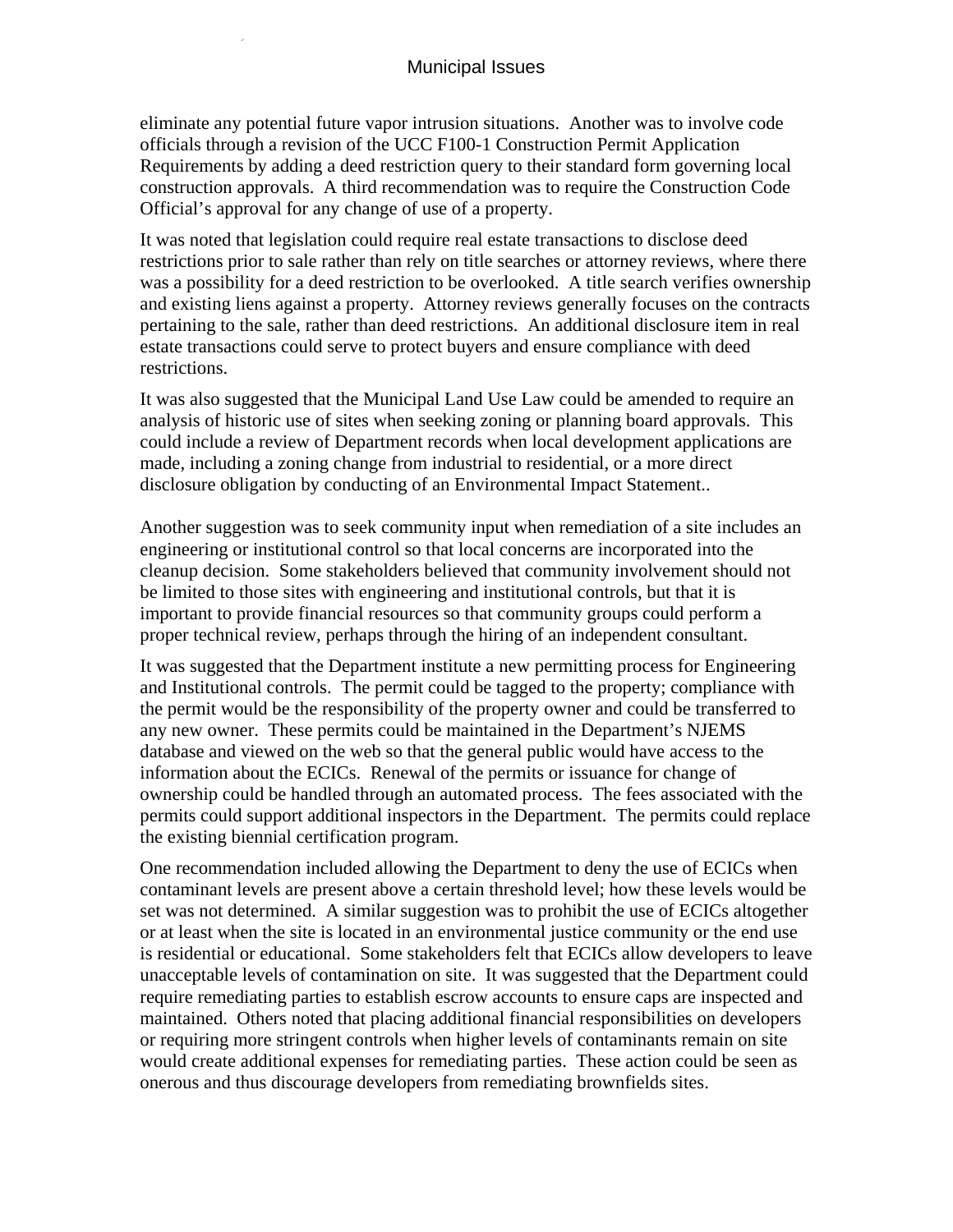Additionally, it was expressed that any new prohibitions or limitations on the use of ECICs would adversely impact redevelopment and revitalization of urban areas.

Notification to Mayors – Stakeholders felt that sharing more information directly with mayor's offices could alleviate concerns related to lack of notification. Informational sessions held by Department staff and increased correspondence are two other alternatives. There was a discussion of the Department's web-based reporting tool, DataMiner. DataMiner can be used to generate a variety of reports, including inactive site remediation cases. It was noted, however, that the system is at times slow and is not easy to use.

Signs - It was suggested that State, county or local government could require the posting of signs informing the public of potential risks associated with accessing abandoned sites. This could be achieved by local ordinance, however, some stakeholders were concerned that local ordinances regarding remediation or soil testing would result in a 'hit or miss' approach and should be a matter of course through a mandatory approach established in either the Municipal Land Use Law or some other legislative mandate. Alternatively, the Department could be required to track abandoned sites with contamination and post signs if the Department is made aware of these sites and has the available resources. Stakeholders felt utilization of local resources or CEHA agencies could also be a solution.

Generally, the stakeholders recognize the Department's plan to build a new GIS-based site ranking system based on the level and type of contamination present at a site; proximity to receptors; site specific conditions, etc. The stakeholders recommend that this system include those abandoned sites which the Department is aware of and identify those with the highest degree of environmental/health risk so that action can be taken

### **Other States:**

Many states notify public officials at various stages of remediation activity. Maryland Department of the Environment (MDE) requires, upon submission of an application to the Voluntary Cleanup Program, that an applicant post a notice at the property with the name and address of the applicant and the property, MDE contact information, and the deadline for the 30-day time period during which MDE will receive and consider written comments from the public. MDE also maintains a website where the public can view a list of sites that have deed restrictions and what those restrictions are.

California's Department of Toxic Substances Control (DTSC) requires that a notice is posted at site location when there is a Draft Remedial Action Plan (RAP). They also require appropriate agencies be notified of the Draft RAP. California maintains a database of Deed Restrictions/Deed Notices that is available to the public on its website. The database provides the location, facility name, and a copy of the deed notice.

The West Virginia Department of Environmental Protection must notify the municipality and the county commission where the site is located upon receipt of a Notice of Intent to Remediate. The Notice is issued to the county and/or municipal land use agency, or the area's Regional Planning and Development Council and the Bureau for Public Health and other state or federal agencies that may have an interest in the remediation project. Also,